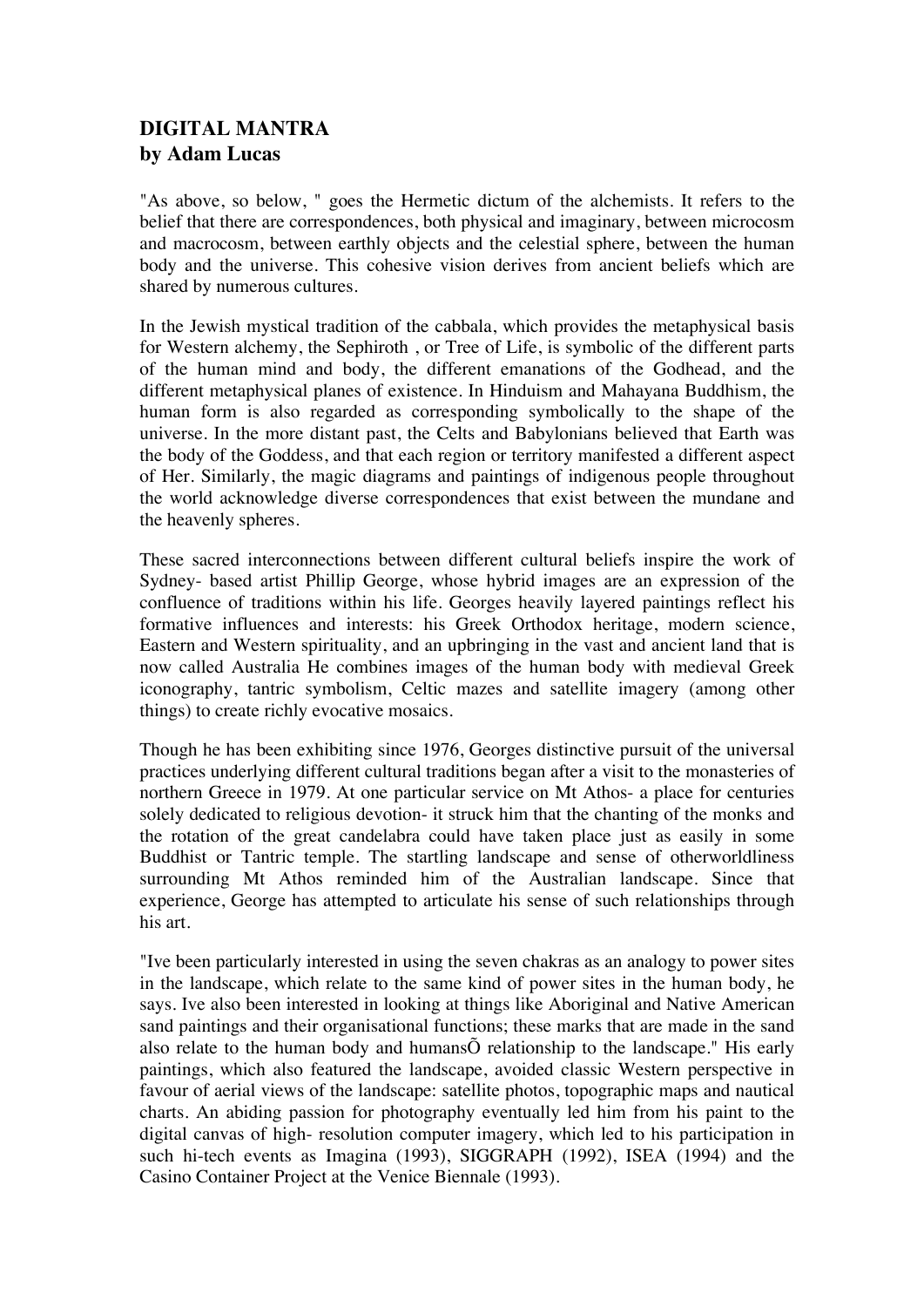Although the tools he now uses- a high-powered PC and a laser scanner- may be at the edge of cutting technology, the means by which George constructed his earliest series of digital images, Mnemonic Notations, was similar to a technique used by European painters since the Renaissance. The physical constraints of screen size and the limited capacity of the computer to output a highly detailed image dictated that these images were Ôbuilt upÕ within a matrix. Consequently, George worked on only a single block of the total image at any one time. Advances in graphics technology over the last couple of years mean that he can now work on the whole image at once, saving time and allowing greater fluidity in the creative process.

There are limitations to working with new technology, but George claims that the digital nature of the image allows a kind of control which is not possible with other media. "The pixels in a digital image are like atoms. By going into the image you can modify it: atom by atom, pixel by pixel, " says George. "In this way, you can manipulate the atomic structure of the image."

Another advantage of using this technology is that the memory function of the computer allows the artist to rework or paint over the same canvas again and again. The images from Mnemonic Notations, for example, "all started as the back of a head decomposed into an abstracted junk pile. Now it looks like an archaeological site, a pile of mnemonic debris, like a mapping of my mental landscape. As the work has developed, you can see that the original image has disintegrated and turned into other things; those starting points were dissolved and something else became important in the work. There's something like 35 images in the series. It's difficult to get an idea of what I was trying to do by just looking at one image, because the work is an ongoing process. You really need to look at three to five images in order to see that continuity." Continually readdressing the work in this way has led George to a consideration of his own thought processes. He finds that the hardwired memory of the computer reveals the structure of his own thoughts, in a manner not dissimilar to some of the mediative and yogic techniques he practices.

"The computer acts like a diary; it's a denotion of the time at which the work was done. Instead of writing, I dump images onto the computer. These images act as a visual notational manuscript. Often the finished image looks quite cluttered, which is a good metaphor for real mental processes. Even when you're awake, the mind wanders all over the place. Dropping all these images onto the computer is like centering your mind."

Georges interest in the processes of human memory has drawn him towards the work of Henri Bergson and Henri Focillon, two Frenchmen who attacked the positivism that dominated philosophy after World War 1, and who explored the role of memory in the creative unfolding of matter: Bergson through his explorations of evolutionary theory of art and creativity.

Both men were convinced that an understanding of the stability of some phenomena must be reconciled with an understanding of the developmental metamorphoses undergone by others, because these two apparently contradictory tendencies constitute the fundamental realities of experience and perception. The basis for this awareness is the intuition of movement and time. It is this intuition of ceaseless change and flow that is captured by memory. According to Bergson, there are two forms of memory: habit